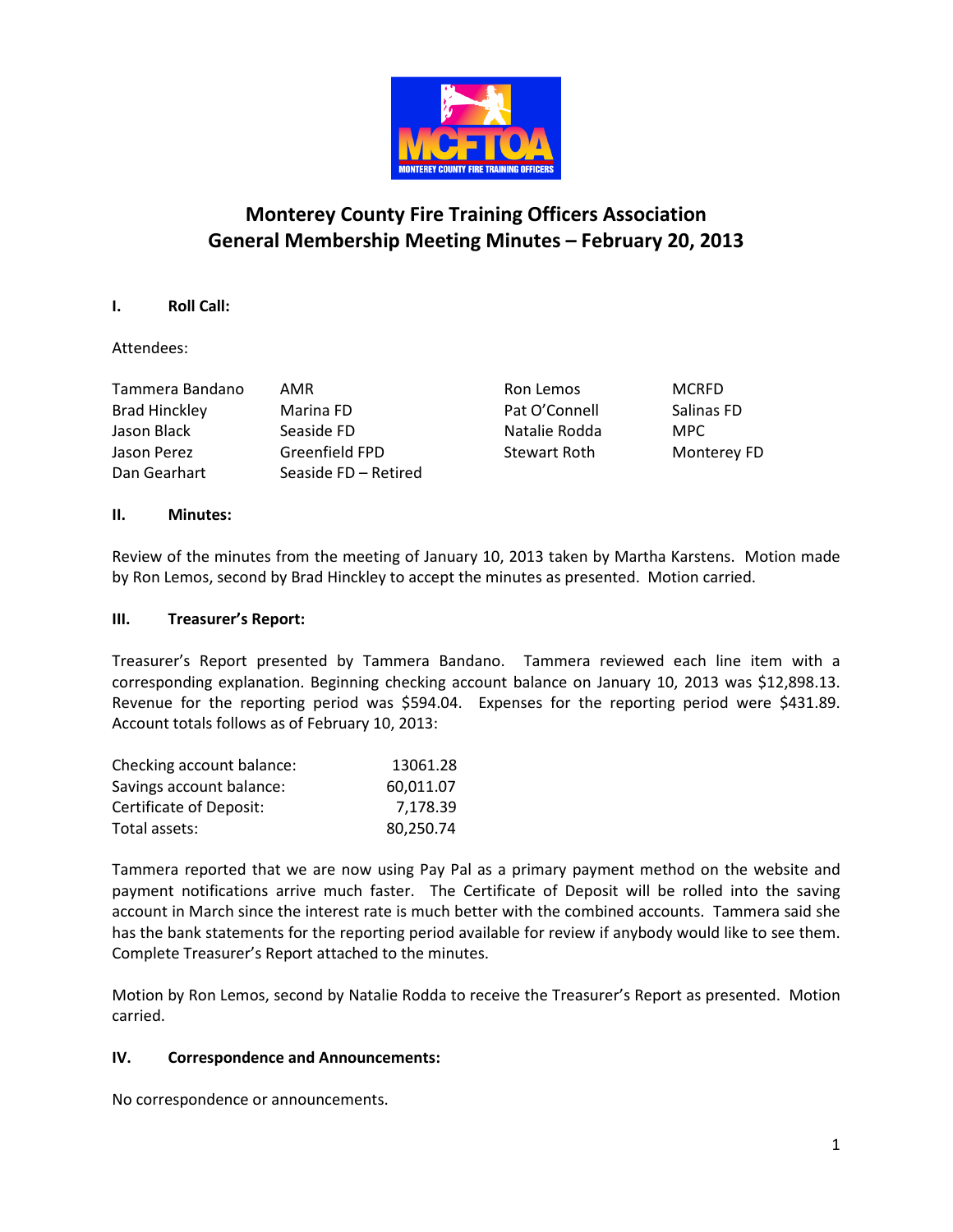## V. Committee Reports:

## A. Wildland Committee:

Dan Gearhart reported that the planning process for the wildland training exercises has begun. Dan reviewed that during the January 2013 meeting, the membership agreed the format for the training exercises would remain generally the same as 2012 with no registration fees, two Branches, the MCFTOA providing lunch and beverages, and in the same area at Fort Hunter Liggett.

Dan said he met with Battalion Chief Clinton Tolle at the Fort Hunter Liggett Fire Department on February 5, 2012 to discuss the upcoming training. Dan reported that Fort Hunter Liggett FD and Fire Chief Scruton were very pleased with last year's operation and appreciate that we insist on maintaining a high standard for our wildland training. Dan said that FHL FD is OK with using the same site as last year and maintaining the same basic operational plan. FHL FD will submit the Training Support Request with Fort Hunter Liggett Range Control and we will generate an IAP for each day. Less than 50% of our assigned area was burned last year so there is plenty of unburned area available.

Dan reported the dates of the school are scheduled for June 17, 19, and 21, 2013 which covers all three shifts for agencies on the 48 / 96 shift schedule. The exercises are initially for Monterey County agencies. After a reasonable registration time period the exercises will open up for outside agencies. Dan encouraged members to seek out individuals within their agencies to serve as overhead personnel that would be good representatives of the MCFTOA and the Monterey County fire service.

B. Fire Library:

No Report. (Special note: Invoices have been sent to current agency members for the 2013 library dues.)

- C. Programs / Training Classes:
	- 1. Auto Extrication Class no report
	- 2. Agricultural Machinery Extrication no report
	- 3. UASI Classes no report
	- 4. Fire Fighter Survival Dan reported that the Fire Fighter Survival class scheduled for February 9 – 10, 2013 was cancelled due to low registrations. With less than a week before the class, only two persons had registered, both from the Mid-Coast Fire Brigade. Dan recommended we proceed with the class scheduled for March  $13 - 14$ , 2013 and that the class be opened to personnel outside of Monterey County. No objections were raised about opening the class to the outside. Dan said he has developed a revised flier and would advertise the class through Nor Cal Training Officers and on the website. Dan also said he would set-up a specific page on the website that would allow payment by Pay Pal or credit card.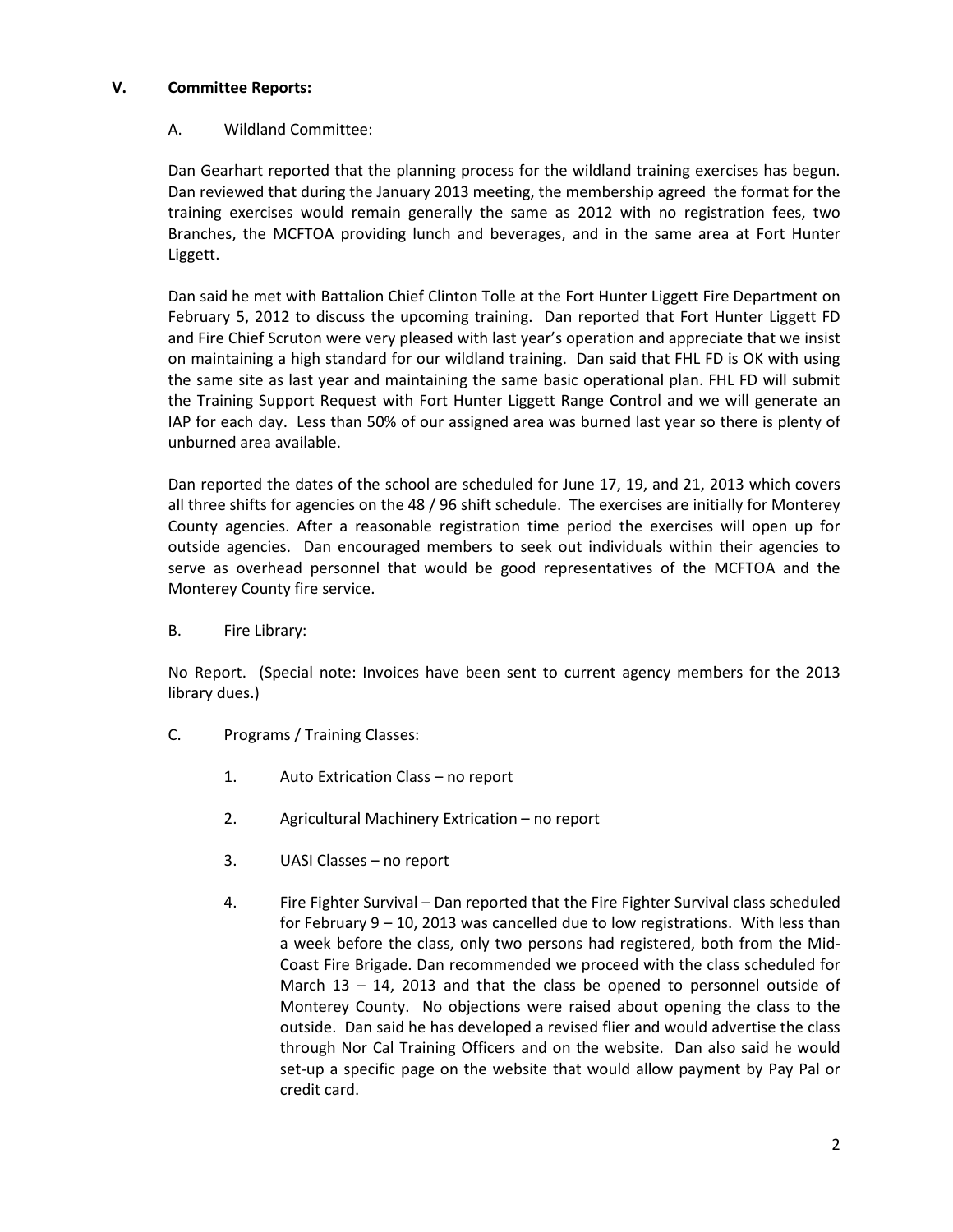#### D. Website:

Dan reported that the website is up-to-date and is running well. As agreed to during the January meeting, Google Wallet has been removed from the "Shop" page and Pay Pal is now the primary payment method.

Dan also reported that the website was deactivated for a day or two due to the expiration of our domain name. Dan said he had believed our domain name was registered with Go Daddy when in fact it's registered with Network Solutions. Dan said he worked with Network Solutions, Mike Ventimiglia, and Stewart Roth to get the domain name registration updated. The issue has been resolved and our domain name is secured for five years, expiring on January 27, 2018. The total cost for the five year contract, along with the re-activation fee, was \$210.94.

Additionally, the "Shop" page lost the ability to process transactions for several days. Dan said he contacted Redshift and they were able to resolve the issue rather quickly. That issue was due to an update of the server that didn't update our shop page.

#### E. Fire Academy:

Natalie reported that her retirement will take place at the end of June 2013 and the college is working on the job description and details for the recruitment of the position. Natalie said she attended the Chief's Retreat and provided input on the replacement process for the position. The Fire Chief's Association would like to ensure the replacement process is in the best interest of the Monterey County fire service. Natalie said that with the current position being with PERS, many fire service retirees from California would not be able to apply. Natalie said she is working with, and encouraging the college, to change the position to STRS which will allow PERS retirees to apply.

Natalie also reported that there is no movement at this time on Phase II of the Public Safety Training Center proposed for the Parker Flats area. There has been some discussion on using the former Fort Ord "MOUNT" site but there are several challenges with that area including a lack of utilities and various education code requirements which are currently not in place. Natalie also expressed concern that the Monterey County fire service needs to remain deeply involved in the process for Phase II to ensure that the future facility meets the needs of the fire service equally with law enforcement rather than law enforcement attempting to have their priorities the primary focus of the facility.

Natalie said that generally registrations for many of the classes offered through the California Fire Academy at Monterey Bay and MPC are low. Although registration fees through MPC remain reasonable, several new private training organizations throughout the State have sprung up which offers many of the same classes as the fire academy and MPC.

Natalie said that payment for the fall classes is being processed. The recent PG&E Workshops and the CPR Instructor Updates classes will be processed for the MCFTOA.

Jason Black reported that the organization "Left Coast Fools" is working with MPC to hold a "Nozzle Forward" class in the near future. The classroom portion will be held at the MPC PSTC with the practical portion at a nearby building.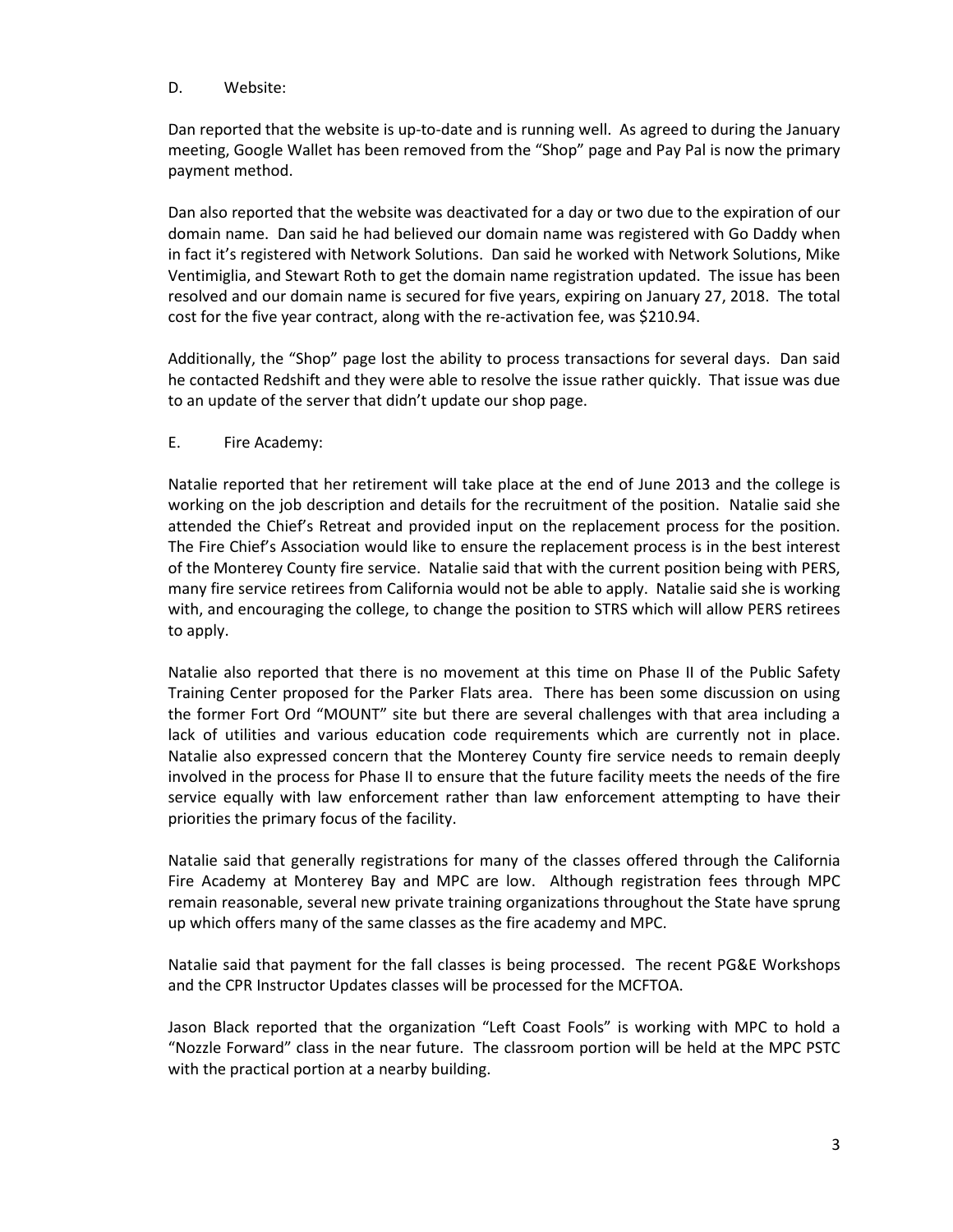## F. Fire Chiefs Liaison Report

Ron Lemos reported he attended the Fire Chiefs Strategic Plan Update Retreat on February 13, 2013 at the Monterey Conference Center. Ron reported the retreat covered a variety of issues concerning the Monterey County fire service. Ron said the revised 2013 Strategic Plan will be updated and made available in the near future.

## VI. Old Business:

## A. CPR Instructor Materials

Ron Lemos reported that the CPR Instructors Materials has been purchased. The kit contains (25) student manuals, (2) Instructor kits, and an AED Trainer. Total cost of the package was \$1,065.00. The materials will be placed in the Fire Library and available to Fire Library member agencies.

#### VII. New Business:

## A. Vice-President Resignation

Jason Perez said he is resigning as Vice-President of the MCFTOA due to a potential change of employment outside of the fire service. Jason said he would provide his resignation in writing.

With the position being vacant, Jason Perez opened the floor for nominations for the position of Vice-President. Ron Lemos stated he would be willing to serve in the position of President for 2013. Jason Perez then opened the floor for nominations for the position of President as well as Vice-President. Ron Lemos then self-nominated for the position of President and Jason Black self-nominated for the position of Vice-President. Seeing no other nominations, Jason Perez closed nominations. Dan Gearhart then asked, in accordance with the MCFTOA Nomination and Election Procedures, that the Chairperson call for a motion to suspend the rules for a written ballot in order to declare the persons elected by acclamation being that only one candidate has been nominated for each of the two positions. Patrick O'Connell when made a motion, with a second by Brad Hinckley, to suspend the rules for a written ballot and declare the persons elected by acclamation. Jason Perez then called for the vote and announced the motion passed by a 2/3 majority and declared Ron Lemos and Jason Black elected by acclamation.

#### VIII. Good of the Order:

Jason Perez reported that the Greenfield FPD will be hosting the PG&E First Responder Workshop on March 11, 2013 from 1900 – 2130 hrs.

Natalie Rodda expressed thanks to the MCFTOA for re-scheduling the date of the MCFTOA meeting so members could attend the services for Jim McPharlin. Natalie said it was a very nice service and well attended by both active and retired members of the fire service.

Stewart Roth reported that he has been assigned as the Training Officer for the Monterey Fire Department on a shift schedule.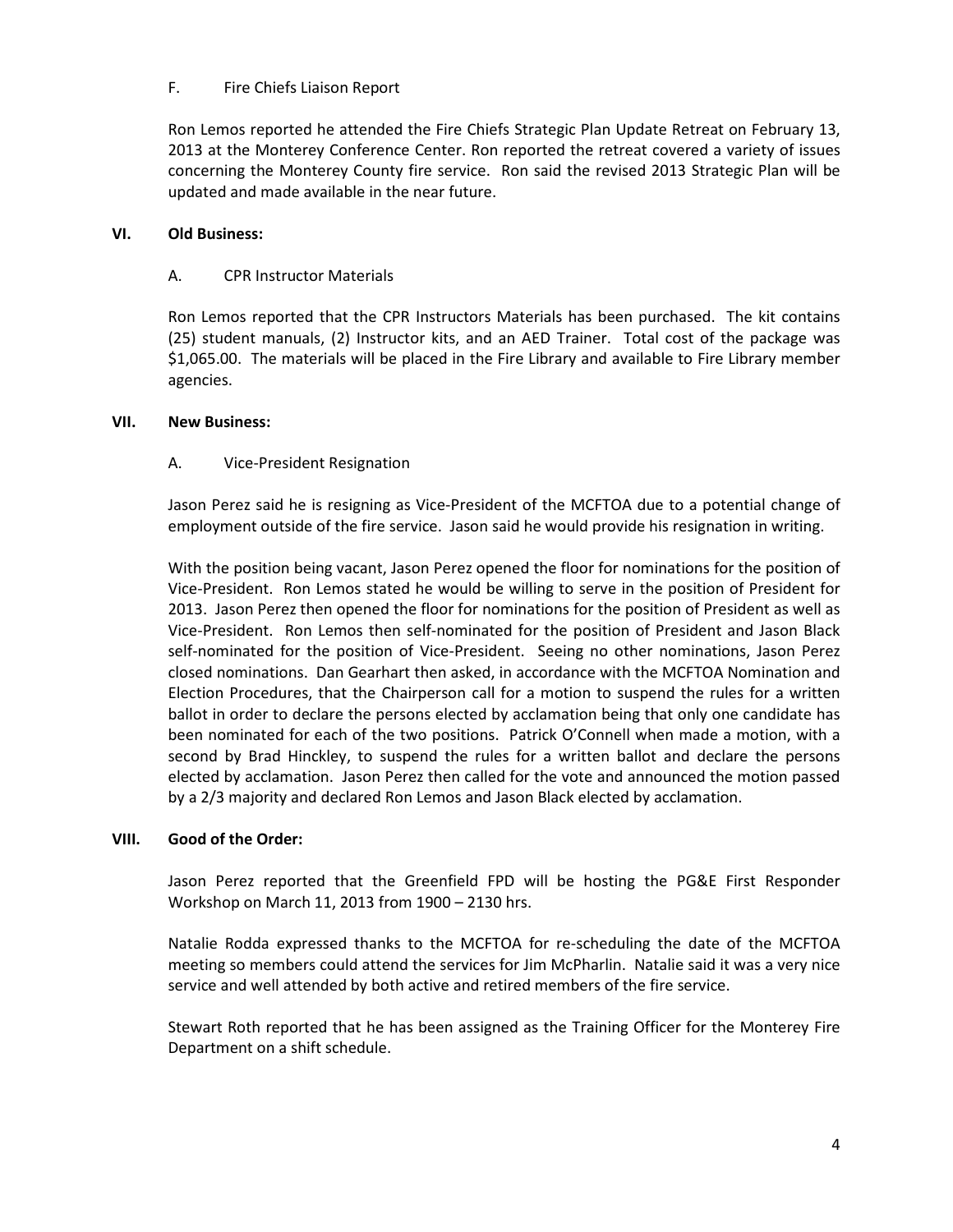Tammera Badano reported that AMR Monterey County will be deeply involved in a corporate wide effort to set a Guinness Book World Record in teaching the most people hands-only CPR in one day. Tammera said all the AMR affiliates will be involved in the effort scheduled for May 22, 2013. Tammera said Monterey County will have two sites for teaching CPR; one on Cannery Row and one at the Monterey County Health Department. Tammera said media coverage should be widespread including a Facebook Page for the event. Tammera is asking that any persons contact her if they wish to be involved.

#### IX. Adjournment:

Jason Perez called for a motion to adjourn. Motion for adjournment made by Tammera Badano, second by Natalie Rodda. Motion carried. Jason Perez then declared the meeting adjourned at 1120 hours.

Next meeting:

March 14, 2013 at 1000 hrs. MPC Public Safety Training Center Host: North County Fire Protection District

Minutes prepared by: D. Gearhart February 22, 2013